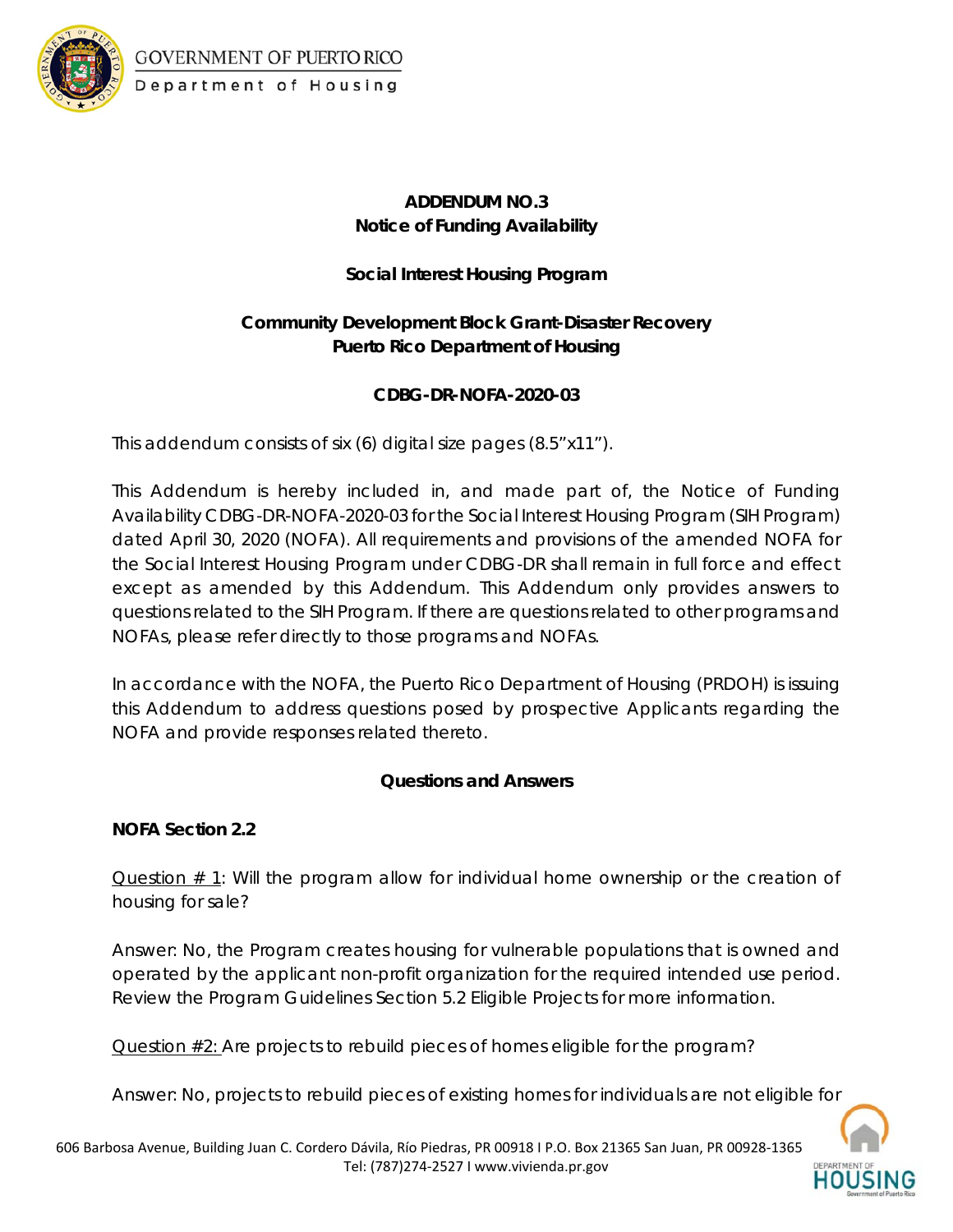*this Program. The SIH Program provides funds for the creation of social interest housing for vulnerable populations that is owned and operated by the applicant non-profit organization. Through the program, organizations may renovate property owned and operated by the applicant organization. Review the Program Guidelines Section 5.2 Eligible Projects for more information.*

### **NOFA Section 3.1**

Question  $#1$ : Are applicants required to have been in business for a specified period of time?

*Answer: No, there is not a specific amount of time that an organization must be established to apply. However, NGOs must currently work with a vulnerable population in Puerto Rico to be eligible.* 

Question #2: How is funding distributed through the program, as a refund or in advance of work on projects?

*Answer: As provided in the Program Guidelines and the NOFA, funding for this Program will be distributed on a reimbursement basis for the eligible expense of grant funds, as supported by substantial supporting documentation.*

Question  $\#3$ : Is there a maximum amount of money to be used per family or is the funding based on the discretion of the need that they have?

*Answer: There is no maximum amount of money identified per family or person served in the Program. Funding up to two million five hundred thousand dollars (\$2,500,000) is available for each project under the SIH Program; however, it is possible that not all Applicants will receive the maximum amount as funding will be based on the project proposed in the Application. Organizations may submit for multiple projects, but each project will be evaluated separately.* 

Question #4: Does the Program grant loans to develop housing?

*Answer: No, the Program does not grant loans.* 

Question #5: Can an Applicant receive more than one award?

*Answer: Yes, applicants may submit for multiple projects and receive multiple awards,*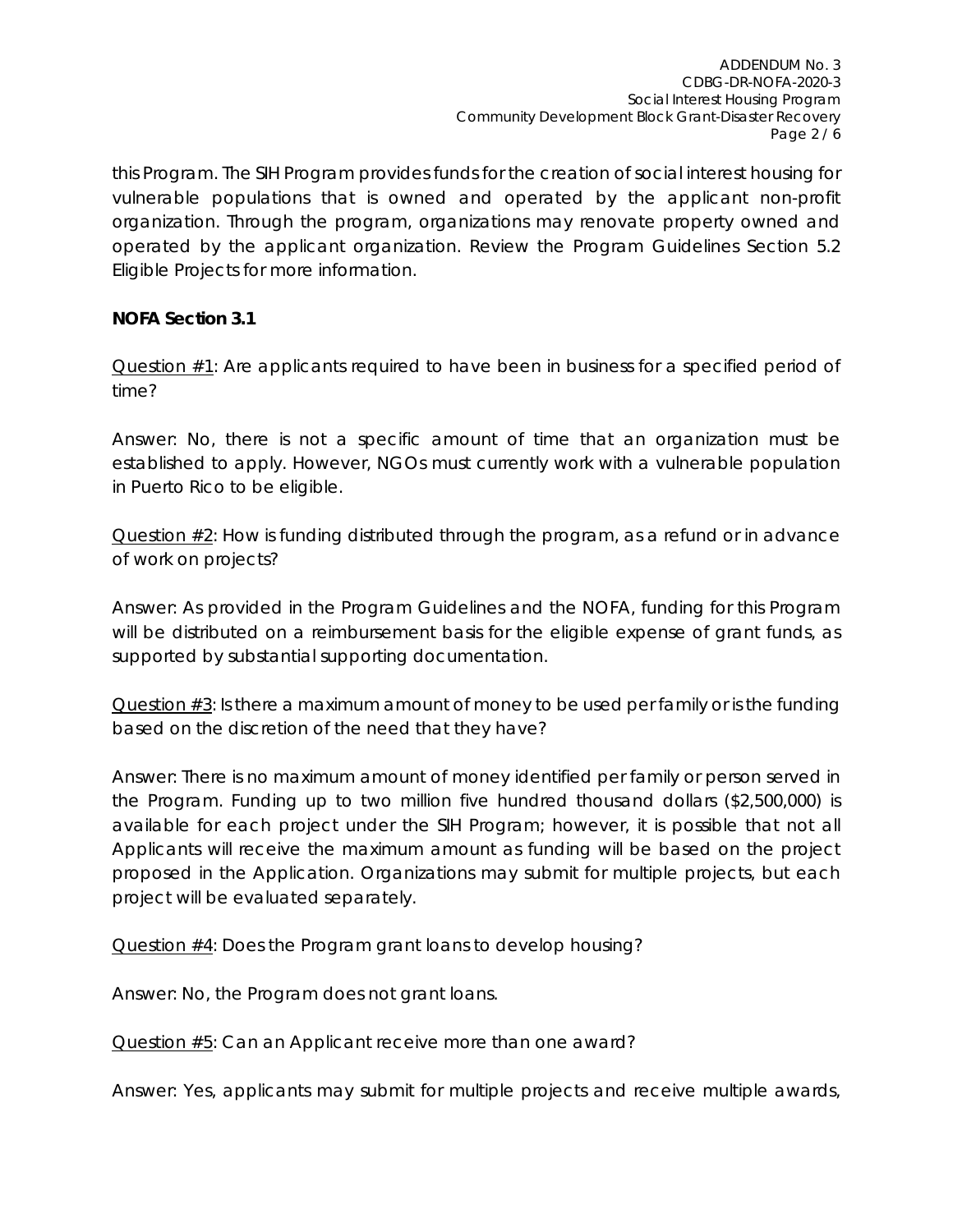*but each project will be evaluated separately.* 

Question  $#6$ : Does the Applicant submit one application for various projects or one application per project?

*Answer: Applicants submit one application through the web application. Within that application they can apply for multiple projects, but each project will be evaluated separately. Please review the web application instruction guide available on the Social Interest Housing webpage.* 

Question #7: Is the Maximum Initial Award Amount of \$2,500,000 allocated per project or for the total projects submitted by the Applicant?

*Answer: Funding up to two million five hundred thousand dollars (\$2,500,000) is available*  for each project under the SIH Program; however, it is possible that not all Applicants will *receive the maximum amount as funding will be based on the project proposed in the Application. Organizations may submit for multiple projects, but each project will be evaluated separately.*

### **NOFA Section 3.2**

Question #1: Are applicants required to have any specific financial amount to apply?

*Answer: No, applicants do not need to have a specific amount of money to apply to the program.* 

### **NOFA Section 3.4**

Question #1: Can the projects include interior improvements, such as furniture, plumbing, etc.?

*Answer: Cost specifically for permanent fixtures and furnishings for the facility are eligible use of funds under the SIH Program. However, not all interior improvements are considered eligible. Please review the Eligible Use of Funds section under the NOFA for more information on this topic.*

**NOFA Section 3.5**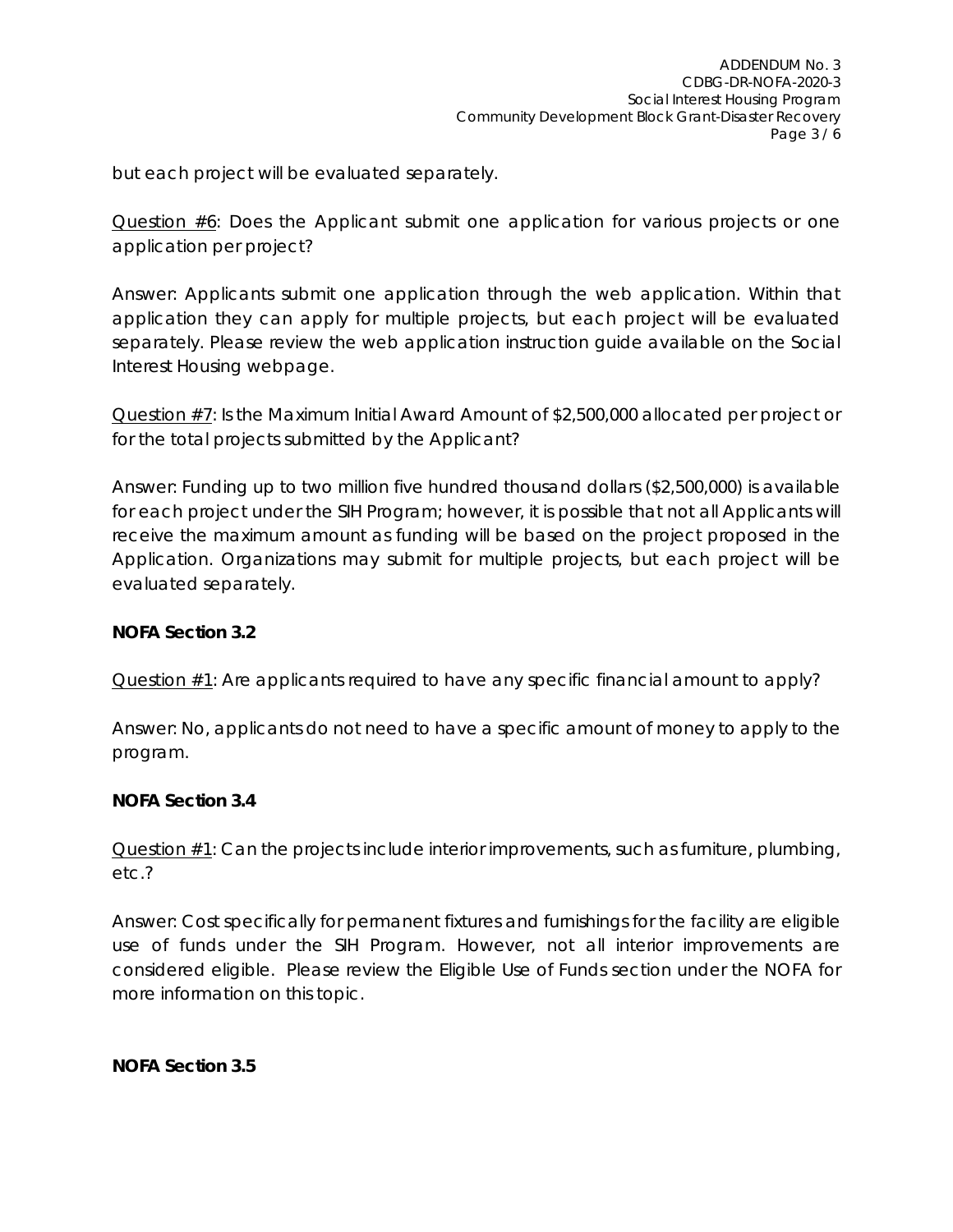Question #1: Can funds from the program be used for carpenters payroll and / or operational costs for projects?

*Answer: All construction and design costs are eligible in the SIH program. However operating costs associated with day-to-day functions of the NGO, that are not associated with the approved social interest housing project, are ineligible.* 

### **NOFA Section 3.10**

Question #1: What is the environmental review?

*Answer: Environmental review is the process of reviewing a project and its potential environmental impacts to determine whether it meets federal, state, and local environmental standards. Every project undertaken with Federal funds, and all activities associated with such projects, are subject to the provisions of the National Environmental Policy Act of 1969 (NEPA), as well as to the HUD environmental review regulations at 24 C.F.R. part 58 on Environmental Review Procedures for Entities Assuming HUD Environmental Responsibilities. Review the Program Guidelines Section 9 Environmental Requirements for more information.*

#### **NOFA Section 6.2**

Question #1: Are applicants required to have both federal and local tax exemption?

*Answer: The Mandatory Requirements Section of the NOFA provides that Applicants must submit organizational documents, such as proof that the organization is tax-exempt under section 501(c)(3) of the Internal Revenue Code as amended, 26 U.S.C. § 501(c)(3), or section 1101.01 of Act No. 1-2011, as amended, known as the "Puerto Rico Internal Revenue Code of 2011", 13 LPRA § 30011, …"*

*However, we encourage you to consult the organization's tax advisor regarding its federal tax exempt status as it would be receiving federal funds in the event of selection and award.*

Question#2: What is an example of the documents required to prove NGO status?

*Answer: Examples of proof of non-profit status are merchant registration if said document certifies the non-profit status, certificate of Incorporation, or organization tax return.*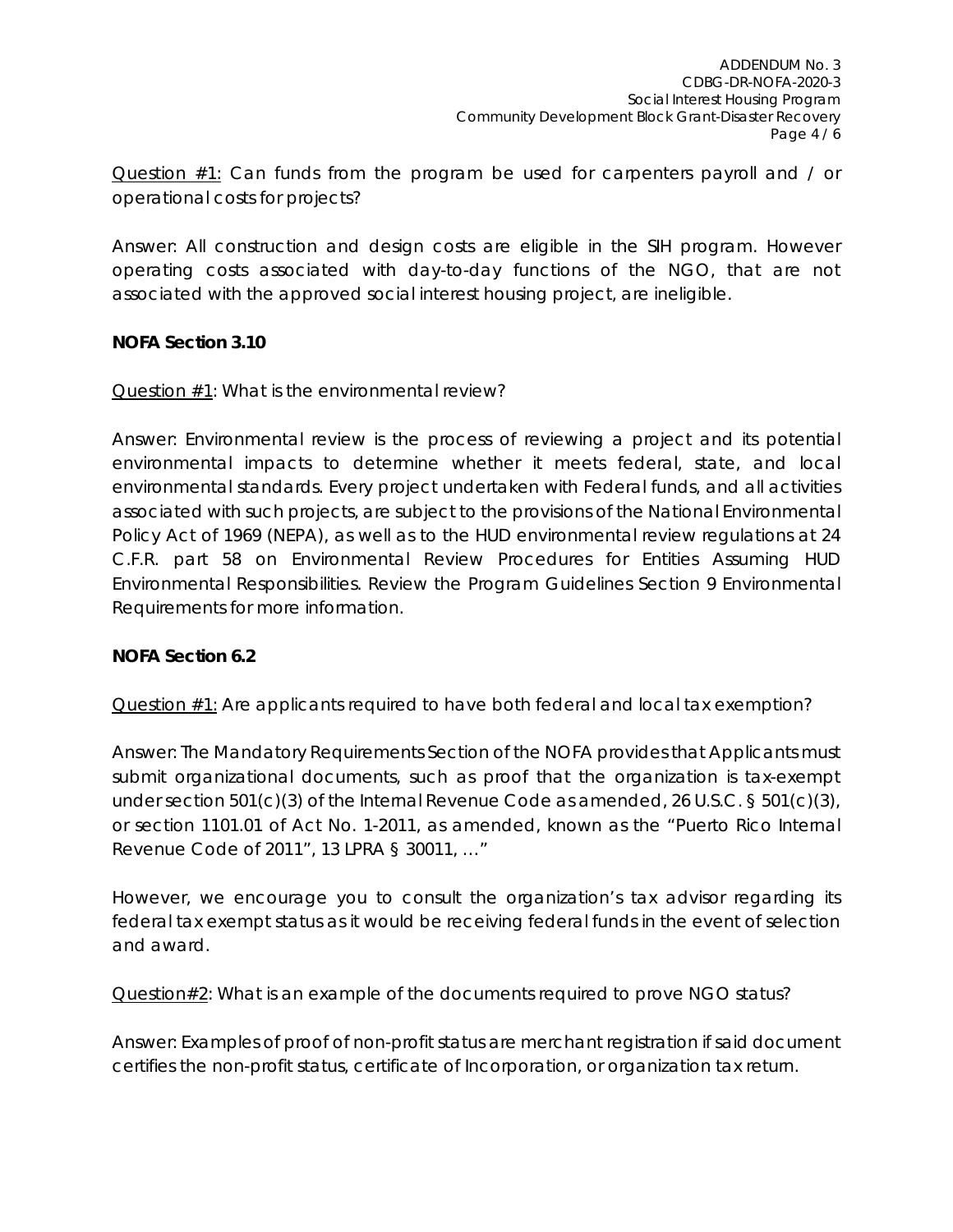#### **NOFA Section 6.3**

Question #1: What types of projects are eligible for this program?

*Answer: Review the Program Guidelines Section 5.2 Eligible Projects. A full application is needed to officially determine proposed project eligibility.*

Question #2 : What groups can be served through this program?

*Answer: The Program creates housing for highly vulnerable populations such as, but not limited to: homeless, senior citizens, domestic violence victims, persons with intellectual disability, persons with developmental and/ or physical disability, persons living with HIV/AIDS, individuals recovering from addiction and individuals with other functional or access needs.* 

Question #3: Are projects eligible for funding that build housing for low income populations who do not specifically serve vulnerable populations?

*Answer: No. To be eligible for the program the NGO applying must currently work specifically with vulnerable populations in Puerto Rico.* 

Question #4: How specific should applicants be in identifying persons served when submitting proposal? Can it be a number of families to be impacted and communities?

*Answer: Applicants must be as specific as possible in their response to the NOFA required information of "Indicate how many persons are/will be housed via the proposal and the number of beds and/or units required". This requirement calls for a number of persons. Do not include number of families or communities.*

Question #5: Must new construction of housing units be tied to a commercial structure (mixed use)?

*Answer: No. New construction projects do not need to be tied to a commercial structure, although mixed used structures are allowable in the Program.*

Question  $#6$ : Can new construction of housing units be developed on vacant land?

*Answer: Yes, new construction projects of housing units can be developed on vacant land.*